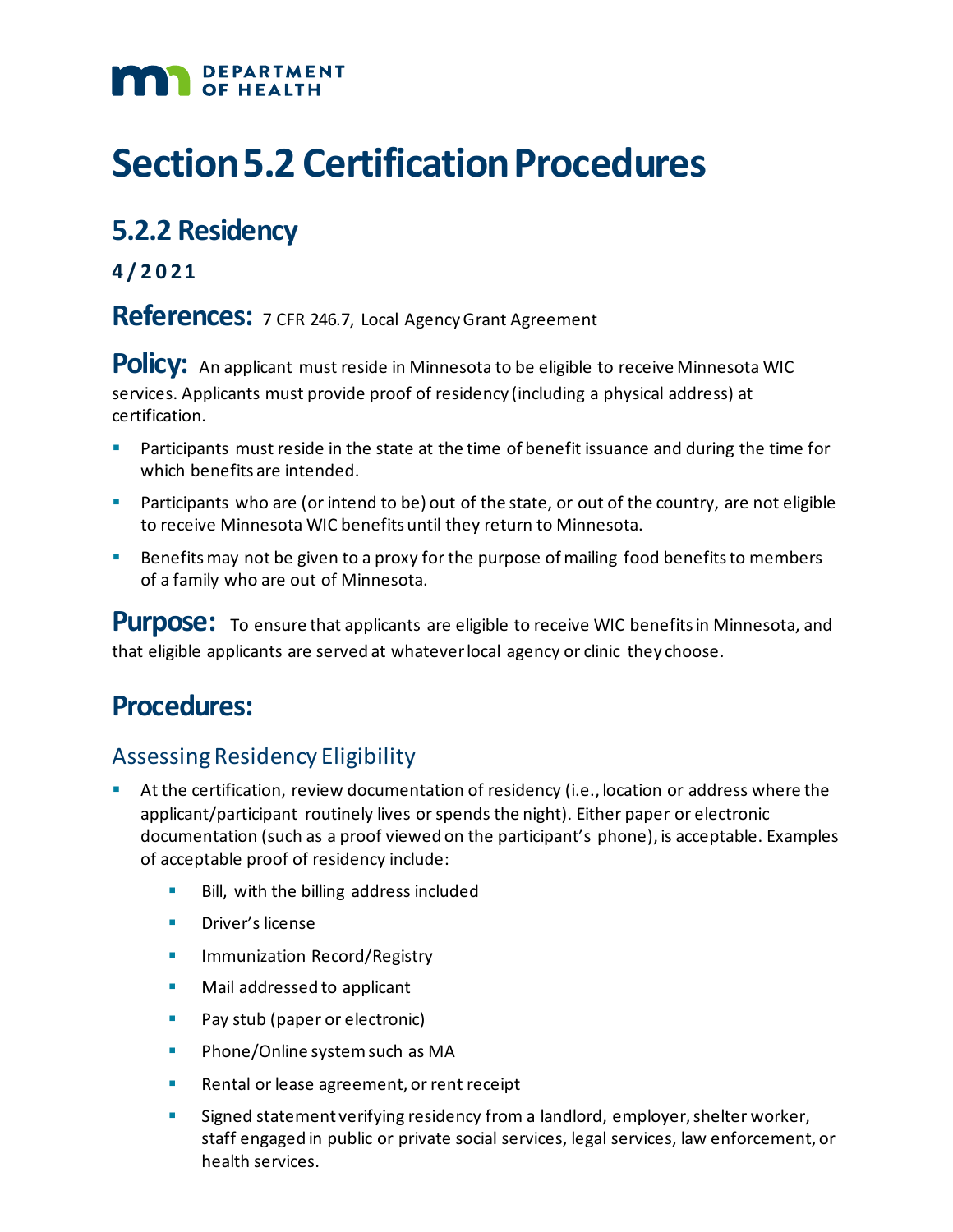- **Safe at Home participation card (see information below)**
- Even if applicants are known to staff, they must still provide documentation of residency at *the initial certification*. "Known to Staff" may not be used for anyone at the initial certification. Staff should routinely ask, "Did you bring something with your name and address on it, such as a driver's license or paystub?"
- **If the information is adequate, document the source in the WIC Information System.**
- **For infants and children, proof of the parent or guardian's residency may be used.**
- A **post office box may not be used** *as the physical residence* address except for participants enrolled in the *Safe at Home* program. A post office box *may be used for the mailing address.*
- *Safe at Home*: Below are procedures for working with families enrolled in the *[Safe at Home](http://www.sos.state.mn.us/safe-at-home/?searchTerm=safe%20at%20home)* program, a statewide Address Confidentiality Service administered by the Office of the Secretary of State for victims of abuse.
	- **Minnesota Statutes Chapter 5B an[d Minnesota Rules Chapter 8290](https://www.revisor.mn.gov/rules/?id=8290) mandate that all** public and private entities must accept a participant's assigned *Safe at Home* address (PO Box) as their actual address of residence.
	- Use the participant's *Safe at Home* program participation card to verify enrollment in the program.
	- Use the participant's *Safe at Home* PO Box address for both the *physical residence* and *mailing* addresses. All *Safe at Home* participants have the same PO Box number, but each will have an individual "lot number" that goes with it.
	- **Write a brief note in the participant record explaining that the participant is** enrolled in *Safe at Home*.
- Proceed with certification.

### Temporary Eligibility – if documentation is not available

If required documentation for residency is not available at the certification appointment, the CPA should complete the certification process and notify the participant that his/her eligibility is *temporary,* pending receipt of the required documentation within 30 days.

- Finish the certification using "*Pending Proof*" in the drop-down menu for documentation of residency.
- **If** Issue only **one month** of food benefits.
- Explain their options for providing documentation and give them a reminder to:
	- Submit the pending proof electronically (email, text, etc.), or
	- **Return the following month (or sooner) with the required documentation for** additional benefits.
- Review the pending documentation when received, and make a determination of eligibility.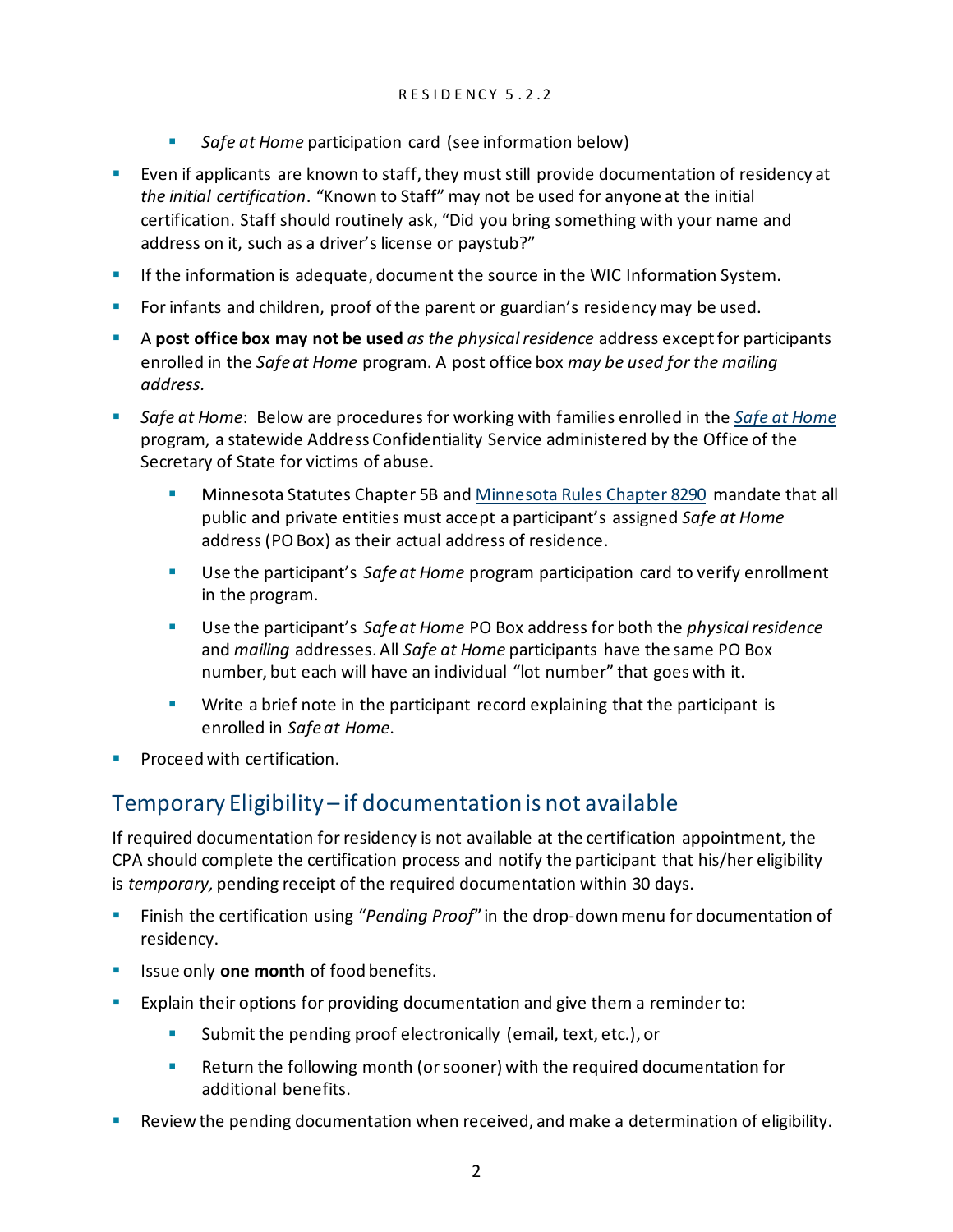- **Enter the information (i.e., what documentation was provided) into the participant** record. Delete/destroy any electronic documents received.
- Issue food benefits if appropriate, or
- **Initiate ineligibility procedures if documentation is not provided or is not** acceptable. See Section 5.4, [Notification of Ineligibility/ Disqualification.](https://www.health.state.mn.us/docs/people/wic/localagency/program/mom/chsctns/ch5/sctn5_4.pdf)
- Under no circumstances may a second 30-day temporary eligibility period be allowed.

#### Waiver- limited situations when a waiver may be used for lack of residency documentation

In limited circumstances, staff may determine that the applicant is in a situation in which written documents are not available. Examples include:

- Fire
- **Theft**
- **Disaster**
- **Migrant families**
- **Homeless individual or family**
- **EXECT** Landlord who refuses to provide a written statement documenting residency
- 1. Complete the certification using "*Waiver Signed*" in the drop down menu for the documentation of residency.
- 2. Print the *Certification Notice*, have the participant sign, and indicate what information they are unable to provide. Scan this form into the participant record.
- 3. Assess the individual situation and issue the appropriate set(s) of benefits that best meets the needs of the applicant.

### **Guidance:**

- While most applicants/participants will request services from a local WIC provider in their county of residence, some may prefer to receive services from a WIC provider in another service area (e.g., the county in which they work).
	- For these requests, explore whether the participant is aware of services available in the area in which they reside or work, in case that option might work better for them.
	- Assist participants to find a WIC agency/clinic that best meets their needs.
- **Personal knowledge of the participant's residence by WIC staff at subsequent certifications** may be allowed once initial proof of residency has been established.
- **If residency has been documented for one family member within the last 3 months, it can** be used for other family members being certified within that 3-month period.